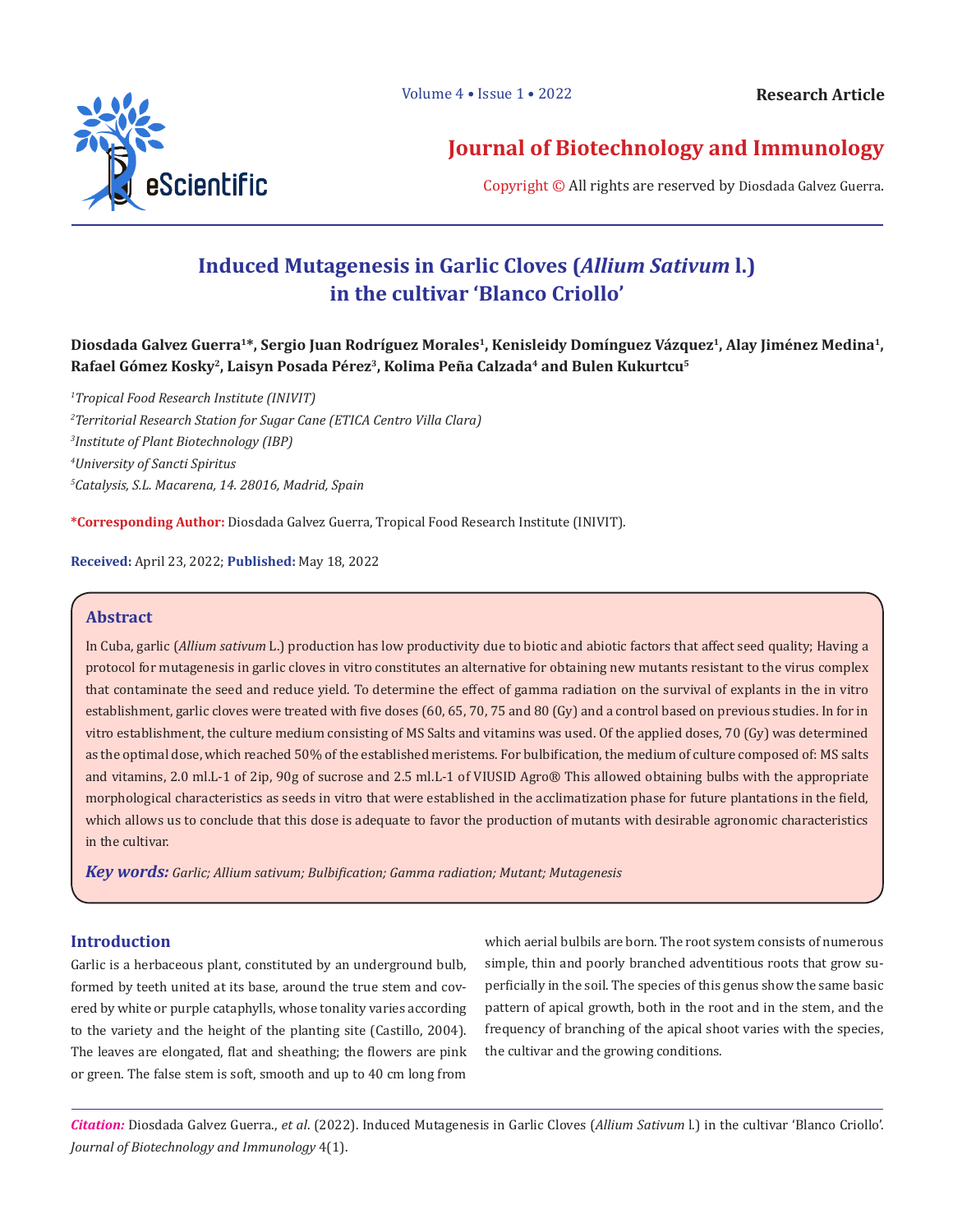According to Eguillor (2010), China is the largest producer of garlic followed by India and the Republic of Korea. It is considered that the Asian continent produces around 80.7% with a yield of 18.1 tons per hectare (ha), while Spain, France and Italy obtain 11.1 % of the harvested area and 6.4% of world production with the lowest yield of 6.2 t.ha-1. In Latin America, Argentina has the largest planting area dedicated to cultivation, with 15,600 ha and a yield of 9 t.ha $^{-1}$ , followed by Brazil with 10,214 ha and a yield of 9 t.ha $^{-1}$ . However, Mexico and the United States reach the highest yields (16.5 t.ha-1) by contributing 2.5% of world production, with only 1.6% of the harvested area (Eguillor, 2010).

Garlic is affected by virus complexes that contaminate the seed and reduce its yield. Conci et al., (2007), affirm that practically all the seed of this crop is infested by a viral complex to a greater or lesser degree. The symptoms of the disease are visible in the form of mosaic or yellow streaks on the leaves, which cause a decrease in the productivity of the bulbs, which depends on the variety and the amount of virus present in the seed. The application of mutagens involves evaluating the biological effects produced in a certain cell or tissue, so factors such as the type of mutagen, the dose of radiation used, and the size and origin of the explants and their radiosensitivity must be considered (Taner and Kunter, 2004).

Due to the fact that the response to a given mutagen is measured mainly based on the percentage of survival and the rate of regeneration and/or multiplication of the irradiated material, it is necessary to determine the dose of radiation that allows the survival of the materials and subsequently select between them. the largest number of mutants with desirable characteristics. Ahloowalia and Maluszynski (2001) carried out radiosensitivity tests in order to establish the range of radiation that can be applied to a given crop.

Within the physical mutagens, gamma radiation is the most used to generate variability in agricultural crops, as well as to reduce postharvest losses, eliminate early sprouting, minimize contamination, control diseases and pests, extend the useful life of crops, among others (Piri et al., 2011). In this field, gamma rays are considered a type of ionizing radiation usually obtained by radioisotopes, with cobalt 60 (60 Co) and cesium 137 (137 Cs) as the main sources of radiation, being the unit commonly used to measure the amount of exposure to radiation. Radiation the Grays (Gy) or its equivalents the rads  $(1 \text{ rads} = 0.01 \text{ Grays})$  and/or the  $(Gy) (1 (Gy) = 1000 \text{ rads})$ (IAEA, 2005).

In garlic cultivation, research has been carried out from bulbs treated with gamma radiation in order to improve characteristics such as resistance to diseases (Al-Safadi *et al*., 2000; Nabulsi *et al*., 2001), inhibition of sprouting (Croci *et al*., 1987; Taner and Kunter, 2004; Pérez *et al*., 2007), weight gain (Croci and Curzio, 1983), storage durability (AL-Safadi, 2000), morphological changes (Pellegrini *et al*. , 2000; Wi *et al*., 2007) and flavor modifications (Ceci *et al*., 1991), among other characteristics.

On the other hand, the combination of techniques such as tissue culture and mutagenesis has facilitated, in a great diversity of agricultural crops, the regeneration of a high number of desired variants, obtaining materials free of pests and diseases and the possibility of irradiating a high number of explants (Zhen, 2001; Zheng *et al*., 2007). Due to the aforementioned, the objective was to study the effect of gamma radiation on the survival and development of in vitro explants, which allow obtaining seeds with phytosanitary quality to scale the results and establish plantations in the field.

#### **Materials and Methods**

The research was carried out at the Instituto de Investigaciones de Viandas Tropicales (INIVIT), where garlic meristems of the cultivar 'Blanco Criollo' were used as plant material. For the development of the experiments, the inorganic salts and vitamins proposed by Murashige and Skoog (1962) (MS) were used as basal culture medium. The pH of the culture media was adjusted to 5.7 with  $0.5 \text{ mol}$ .L<sup>-1</sup> NaOH and 0.5 mol.L<sup>-1</sup> HCl before autoclaving.

The culture media and culture systems used in the experiments were steam sterilized in a vertical autoclave (BK-75) at 121°C and 1.20 kg.cm-2. The teeth were packed in nylon bags to facilitate the irradiation process. Five doses of radiation were applied: (60, 65, 70, 75 and 80). The teeth, once irradiated, were established in the culture medium made up of the MS Salts and vitamins, until 21 days after establishment they were placed in a semi-automated culture system for bulbification with the culture medium made up of: Salts and vitamins MS; 2.0 ml.L<sup>-1</sup> of 2ip; 90 g of sucrose and 2.5 ml.L<sup>-1</sup> of VIUSID Agro®.

To determine the radiosensitivity of the materials, the optimal dose was established as that which allowed the survival of 50% of the meristems. The variables were evaluated: "Survival" (%); "Plant height" (cm); "Equatorial perimeter of the base" (cm); "Equatorial perimeter of the bulb" (cm); "Number of bulbs". The effect of VI-USID Agro® for bulbification in explants treated with gamma radiation was studied.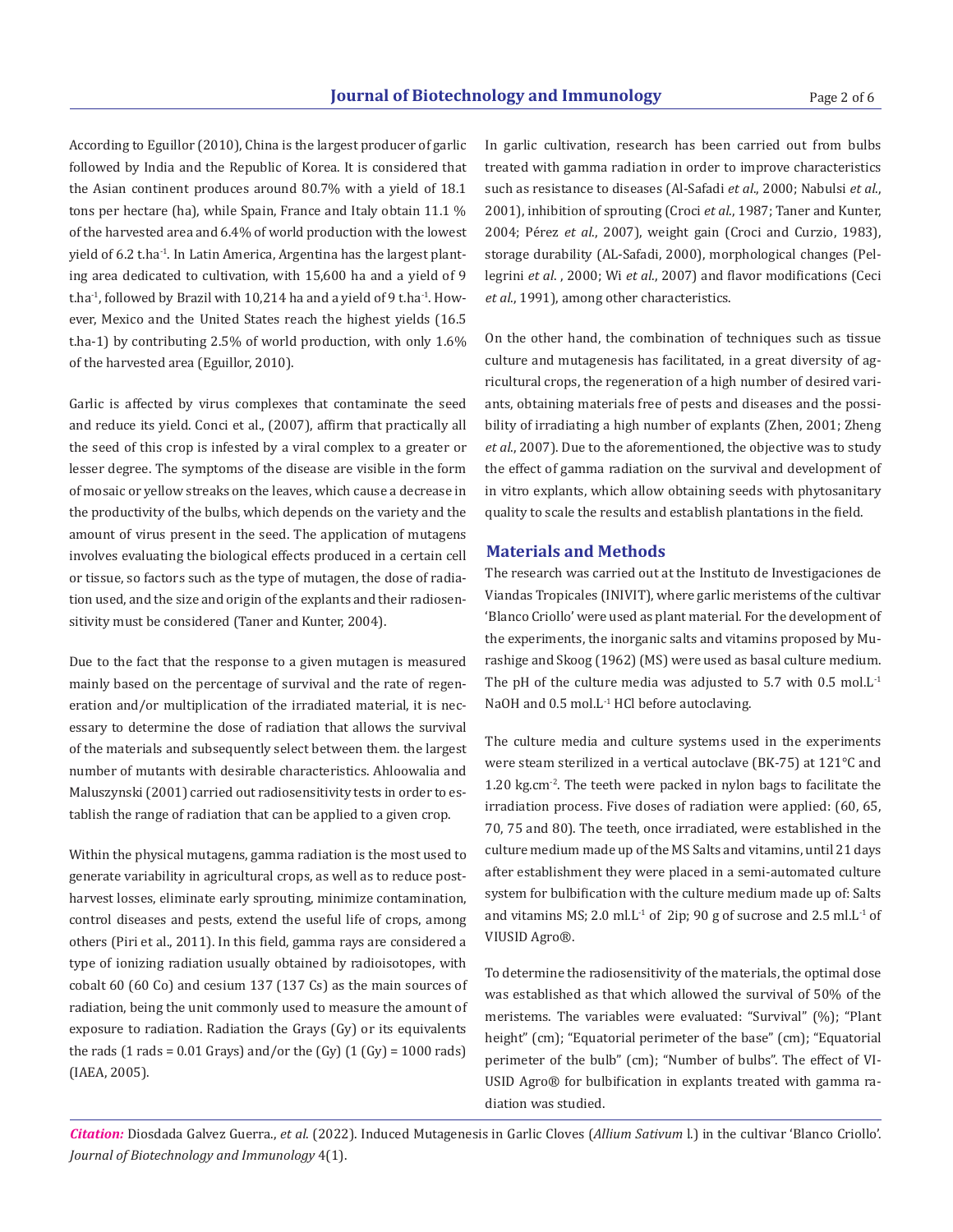# **Effect of gamma radiation on the survival of explants in the in vitro establishment**

In order to obtain the effect of gamma radiation for the determination of radio sensitivity in garlic cloves established in vitro, five doses (60, 65, 70, 75 and 80 Gy) and a control were evaluated. The teeth were disinfected, according to the best variant obtained in previous experiments. 50 meristems were established in vitro for each treatment and five variants plus a control were studied. The number of explants that presented the appropriate morpho-physiological characteristics to place them in the bulbification medium was evaluated at 21 days. This experiment had two replications per treatment.

## **Effect of gamma radiation on the development of explants in the in vitro establishment**

In order to analyze the effect of gamma radiation on the development of explants in the in vitro establishment, the "Height of the plant" (cm) and the "Equatorial perimeter of the base" (cm) were evaluated. The number of explants that presented the appropriate morpho-physiological characteristics to place them in the bulbification medium was evaluated at 21 days. This experiment had two replications per treatment.

# **Effect of VIUSID Agro® on explants treated with gamma radiation on in vitro bulbification in a semi-automated culture system**

With the objective of achieving the formation of bulbs, the combination of 2ip, plus sucrose and VIUSID Agro® in the semi-automated culture medium was evaluated; for the bulb phase, two treatments were studied.

#### **Treatments**

Control. MS salts and vitamins  $+ 2.0$  mg. L<sup>1</sup> of 2ip  $+ 90$  g sucrose. Treatment 1. MS salts and vitamins  $+ 2.0$  mg. L<sup>-1</sup> of 2ip  $+ 90$  g sucrose + 2.0 ml.L-1 VIUSID Agro®.

Treatment 2. MS salts and vitamins  $+ 2.0$  mg. L<sup>-1</sup> of 2ip  $+ 90$  g sucrose  $+ 2.5$  ml.L<sup>-1</sup> VIUSID Agro<sup>®</sup>.

In each culture system, 20 explants and 1 500 mL of bulb culture medium were placed. For the Temporary Immersion System (SIT) an immersion time of 15 minutes and immersion frequency every three hours was used. This experiment had two repetitions for each culture system. The bulbing coefficient was evaluated after 30 days of cultivation. 0.5 mL VIUSID Agro® was added to each bottle every seven days up to 21 days from the day of sowing. The explants used

came from treatment 3 and the control. Twenty explants were used per treatment and bulb formation was evaluated after 30 days of culture for each treatment. This experiment had two replications per treatment.

# **Results and Discussion**

## **Effect of gamma radiation on the survival of explants in the in vitro establishment**

The effect of gamma radiation for the determination of radiosensitivity in garlic cloves established in vitro, both the control and the irradiated ones, 60 and 65 (Gy) presented survival percentages greater than 50%, this indicates that it favored the development and/o growth of the in vitro meristems of garlic, while the one treated with 70 (Gy) showed a lower average (50%) and those treated with 75 and 80 (Gy) had no survival (Table 1). According to Al-Safadi *et al*., (2000); Nabulsi *et al*., (2001); Zheng *et al*., (2007) and Wi *et al*., (2007) found, in bulbils or 'teeth' of (Allium sativum L.), that high doses of radiation can affect cells, tissues and even organelles such as chloroplasts. It is also widely known that gamma radiation frequently produces both gene and chromosomal mutations (Donini, 1997), which not only inhibit cell division processes, but also multiplication and consequently the growth or development of tissues.

| <b>Treatment</b> (Gy) | Survival (%)   |
|-----------------------|----------------|
| Control               | $100a*$        |
|                       | 80 a           |
| 2                     | 75 ab          |
| 3                     | $45$ bc        |
| 4                     | 0 <sub>c</sub> |
| 5                     | 0c             |

| <b>Table 1:</b> Average survival of garlic meristems (Allium |
|--------------------------------------------------------------|
| sativum L.), treated with gamma radiation.                   |

Mean ranges with uncommon letters in the same column differ, according to the Kruskal-Wallis/Mann-Whitney nonparametric test for p<0.05 (n=150).

**Legend:** Control. Without treating. Treatment 1. 60 (Gy), Treatment 2. 65 (Gy), Treatment 3. 70 (Gy), Treatment 4. 75 (Gy), Treatment 5. 80 (Gy).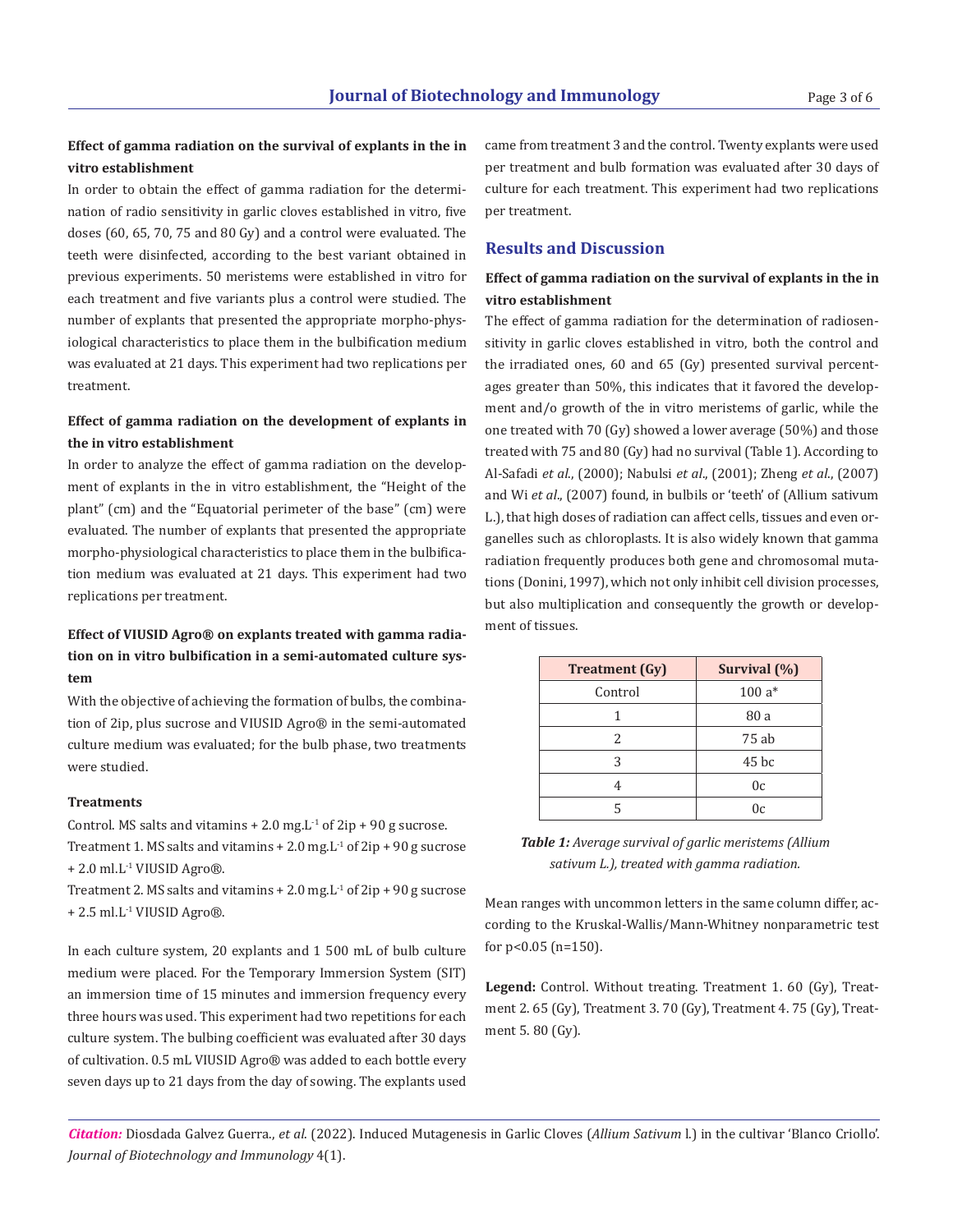

*Figure 1: Developed from the meristems of garlic (Allium sativum L.) treated with gamma radiation.*

## **Effect of gamma radiation on the development of explants in the in vitro establishment**

When analyzing the effect of gamma radiation on the development of explants in the in vitro establishment (Table 2), it was observed that there are statistical differences between the treatments studied. The growth of the meristems was determined during the establishment phase and in terms of height, both the control and treatment 1 and 2 were greater with respect to treatment 3, but treatment 3 differed in the equatorial perimeter. These results indicate that the Application of 70 (Gy) of gamma radiation stimulated mitotic activity in the apical buds located at the base of the stem or stem disc, directing the bulbification process rather than elongation. This allowed them to be placed in temporary immersion systems for bulb formation, with significant differences compared to the rest of the treatments.

| <b>Treatment</b> | Plant Height (cm) | <b>Equatorial perimeter of</b><br>the base (cm) |
|------------------|-------------------|-------------------------------------------------|
| Control          | 15.3a             | 0, 7b                                           |
|                  | 14,8a             | 0, 7b                                           |
|                  | 14,6 a            | 0.8 <sub>b</sub>                                |
|                  | 11.4 <sub>b</sub> | 1.4 a                                           |

*Table 2: Vegetative development of garlic (Allium sativum L.) meristems in vitro treated with gamma radiation.*

Mean ranges with uncommon letters in the same column differ, according to the Kruskal-Wallis/Mann-Whitney nonparametric test for p<0.05 (n=150).

**Legend:** Control. Untreated, Treatment 1. 60 (Gy), Treatment 2. 65 (Gy), Treatment 3. 70 (Gy).

# **Effect of VIUSID Agro® in a semi-automated culture system (SIT) of explants treated with gamma radiation for in vitro bulbification of garlic (***Allium sativum* **L.)**

The culture conditions that are created in the SIT allow the best growth of the garlic explants. According to Escalona (2006) and Cabrera et al., (2012), semi-automated culture systems allow a more efficient supply of nutritional elements and a periodic renewal of the internal atmosphere of the culture flask.

Taking into account the above, it was determined to use an immersion frequency of 15 minutes every 3 hours in 5 L flasks, a density of 20 shoots, a volume of 100 mL of culture medium per shoot, with the addition of 2.5 ml .L-1 VIUSID Agro® with a complete formula and a cultivation time of 30 days. Table 3 shows the result of the new bulbification method of the garlic explants treated with gamma radiation, using the stimulant VIUSID Agro® with a dose of 0.5 ml.L-1 every seven days until the best development of the bulbs. 21 days, from the day of sowing. In the case of bulbification, a possible explanation may be the effect of amino acids in the plant, such as arginine, which has the function of stimulating root growth, being one of the main amino acids of the rhizosphere, in addition to acid aspartic acid, which intervenes in almost all the metabolic processes of the plant (Galvez D. et al., 2021).

| <b>Treatments</b> | <b>Equatorial Perimeter</b><br>of the Bulb (cm) | <b>Number of Bulbs</b> |
|-------------------|-------------------------------------------------|------------------------|
| Control           | $5.50 \pm 0.24$ b                               | $1.00 \pm 0.02$ b      |
| Treatment 1       | $14.10 \pm 0.65$ a                              | $12.00 \pm 0.50$ a     |
| Treatment 2       | $13.60 \pm 0.69$ a                              | $13.80 \pm 0.43$ a     |

Means with uncommon letters differ, according to Tukey's test for p<0.05

# *Table 3: Effect of VIUSID Agro® on the in vitro bulbification of (Allium sativum L.) in a semi-automated culture system (SIT) treated with gamma radiation.*

It was decided to study the control treatments and treatment 3 in the SITs, because the latter complied with the protocol standards for in vitro mutagenesis in the "target cultivar", which also offers an additional advantage by facilitating the selection and maintenance via vegetative growth of solid or stable mutants, with desirable characteristics in short periods of time. Treatment 1 there was no difference with the control being excluded from the study.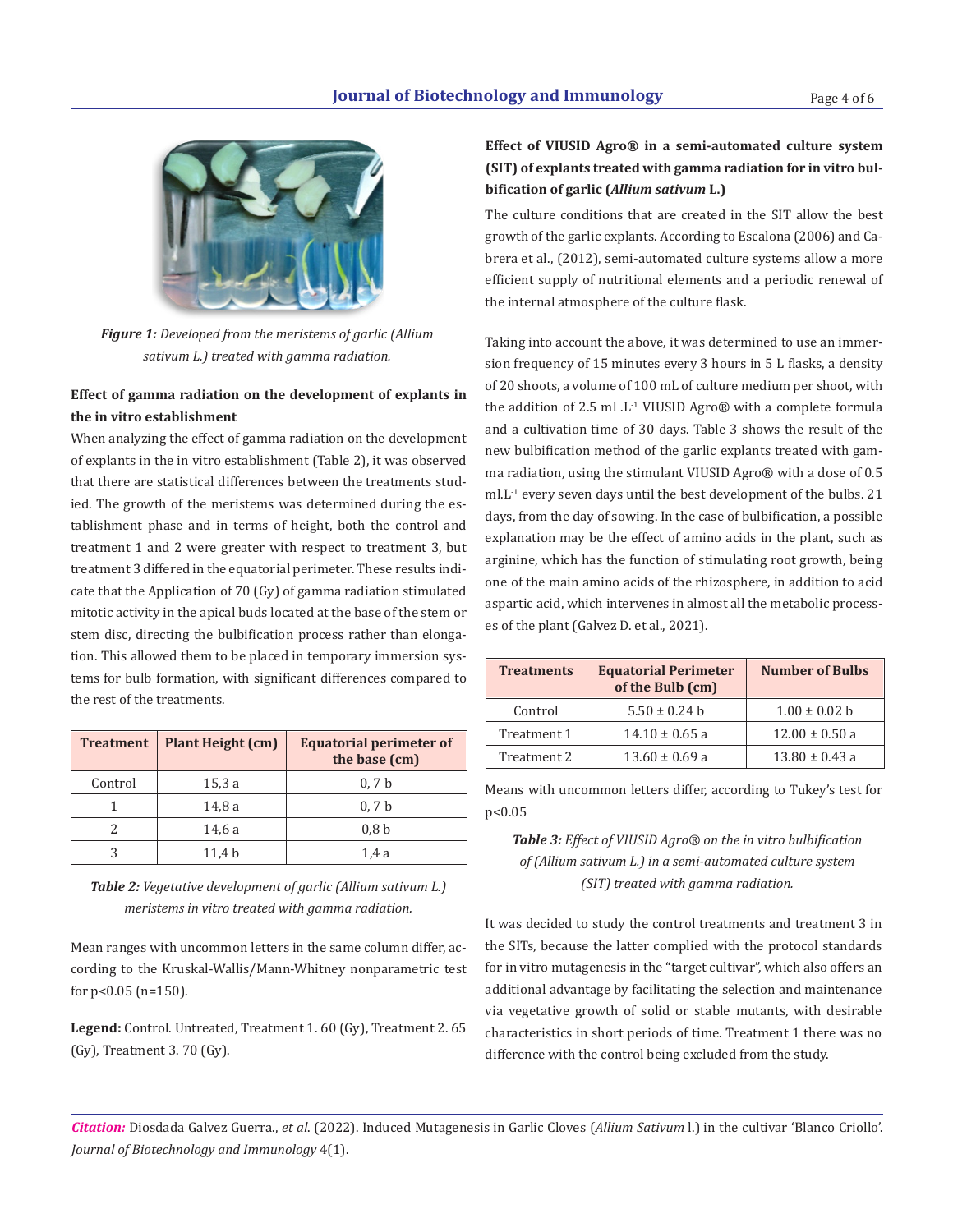With these culture parameters, the best response of the plant material and the highest bulbing coefficient (13.80 CM) were obtained in treatment 3, for which it was taken into account to establish a protocol for in vitro mutagenesis in the cultivar Blanco Criollo de Garlic. In this way, the irradiation of garlic cloves for in vitro establishment can be part of genetic improvement programs in the production of basic garlic seed.



*Figure 2: Bulbification of in vitro garlic plants (Allium sativum L.) in temporary immersion system treated with gamma radiation after 30 days of cultivation and establishment in the acclimatization phase.*

### **Conclusions**

- A protocol for in vitro mutagenesis was established in the cultivar Blanco Criollo (Allium sativum L.) with 70 (Gy), in the establishment of tooth meristems.
- With the use of gamma radiation, garlic microbulbs as pre-basic seed can be taken directly to the acclimatization phase.
- The procedure offers an additional advantage since it facilitates the selection and maintenance of solid or stable mutants by vegetative means, with desirable characteristics in short periods of time.

#### **References**

- 1. Ahloowalia, B. y Maluszynski, M., (2001). Induced mutation: A new paradigm in plant breeding. Euphytica 118:167-173.
- 2. Al-Safadi, B.; Mir-Ali, N.; y Arabi, M., (2000). Improvement of garlic (Allium sativum L.) resistance to white rot and storability using gamma irradiation induced mutation. J. Gen. Breed. 54: 175-181.
- 3. Cabrera M, Kosky R, Espinosa E y Espinosa A (2012). Effect of semi-automated culture systems on yam (Dioscorea alata L.) microtuber formation. Biotechnol. Agron. Soc. Environ. 16(2).
- 4. Castillo, A. (2004). Propagación de plantas por cultivo in vitro: una biotecnología que nos acompaña hace mucho tiempo. Las Brujas, Uruguay: AR-VITRO, INIA.
- 5. Ceci, L.; Curzio, O.; y Pomilio, A., (1991). Effects of irradiation and storage on the flavor of garlic bulbs cv. Red. J. Food Sci. 56(1):44 - 46.
- 6. Conci, V., Cafrune, E., Lunello, P., Canvelli, A., Nome, S., Bracamonte, R., Alochis, P. y Perotto, M. (2007). Incidencia de los virus en la producción de ajo y su control. Buenos Aires, Instituto Nacional de Tecnología Agropecuaria (INTA). AR, 4, 55- 60.
- 7. Croci, C. y Curzio, O., (1983). The influence of gamma irradiation on the storage life of red variety garlic. J. Food Proc. Preserv. 7(3):179-183.
- 8. Croci, C.; Arguello, J.; y Orioli, G. (1987). Effect of gamma rays on seed cloves of garlic (Allium sativum) at post-harvest: reversion by exogenous growth regulators. Environ. Exp. Bot.  $27(1):1 - 6.$
- 9. Donini, B. (1997). Mutaciones inducidas en el mejoramiento genético de los cultivos. Universidad de Oriente. Ediciones UDO, Maturín, Venezuela. 36 p. IAEA (International Atomic Energy Agency). 1997. Irradiation of bulbs and tuber crops. International Atomic Energy Agency. Vienna, Austria. 108 p.
- 10. Escalona M (2006). Temporary immersion beats traditional techniques on all fronts. Prophyta annual: 48-50.
- 11. Galvez D. et al., (2021). IOSR Journal of Biotechnology and Biochemistry (IOSR-JBB) ISSN: 2455-264X, Volume 7, Issue 3, PP 14-23 www.iosrjournals.org.
- 12. IAEA (International Atomic Energy Agency), (2005). Gamma irradiations for radiation processing. International Atomic Energy Agency. Vienna, Austria.
- 13. Kruskal, W. y Wallis, W., (1952). Use of ranks in one-criterion variance analysis. Journal of the American Statistical Association. 47 (260): 583-621.
- 14. Murashige, T y Skoog F (1962). A revised medium for rapid growth and bioassays with tobacco tissue cultures. Physiol. Plant. 15:473–497.
- 15. Nabulsi, I.; Al-Safadi, B.; Mir, N.; y Arabi, M., (2001). Evaluation of some garlic (Allium sativum L.) mutants resistant to white rot disease by RAPD analysis. Ann. Appl. Biol. 138(2): 197 - 202.
- 16. Pellegrini, C.; Croci, C.; y Orioli, G., (2000). Morphological changes induced by different doses of gamma irradiation in garlic sprouts. Rad. Phys. Chem. 57(3 - 6):315 - 318.
- 17. Pérez, M.; Aveldaño, M.; y Croci, M., (2007). Grown inhibition by gamma rays affects lipids and fatty acids in garlic sprouts during storage. Postharv. Biol. Techn. 44(2):122 - 130.